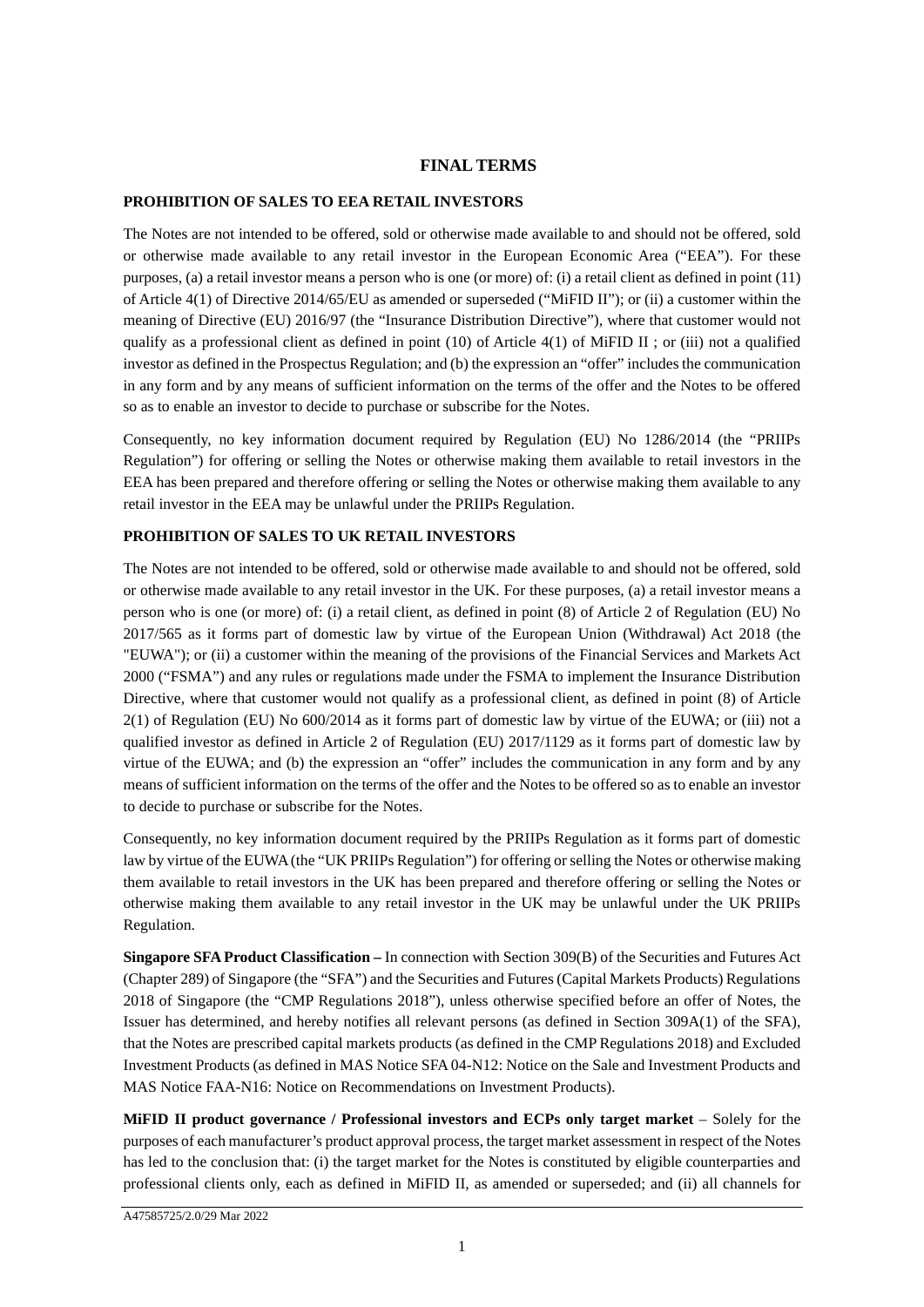distribution of the Notes to eligible counterparties and professional clients are appropriate. Any person subsequently offering, selling or recommending the Notes (a "distributor") should take into consideration the manufacturers' target market assessment. However, a distributor subject to MiFID II is responsible for undertaking its own target market assessment in respect of the Notes (by either adopting or refining the manufacturers' target market assessment) and determining appropriate distribution channels.

Final Terms dated 30 March 2022

# **SR-Boligkreditt AS LEI: 5493005EFLOPQ4K0ZF42 Issue of €750,000,000 1.00 per cent. Covered Notes due April 2029 under the €20,000,000,000 Euro Medium Term Covered Note Programme**

## **PART A – CONTRACTUAL TERMS**

Terms used herein shall be deemed to be defined as such for the purposes of the Ordinary Note Conditions set forth in the prospectus dated 10 June 2021 and the supplements to the prospectus dated 1 September 2021, 28 October 2021 and 9 February 2022 which together constitute a base prospectus (the "**Base Prospectus**") for the purposes of the Regulation (EU) 2017/1129 as amended or superseded (the "**Prospectus Regulation**"). This document constitutes the Final Terms of the Notes described herein for the purposes of the Prospectus Regulation and must be read in conjunction with the Base Prospectus in order to obtain all the relevant information. Full information on the Issuer and the offer of the Notes is only available on the basis of the combination of these Final Terms and the Base Prospectus. The Base Prospectus is available for viewing at, and copies may be obtained from, the specified office of each of the Paying Agents. The Base Prospectus and (in the case of Notes listed and admitted to trading on the regulated market of the Luxembourg Stock Exchange) the applicable Final Terms will also be published on the website of the Luxembourg Stock Exchange (www.bourse.lu).

| 1 |      | Series Number                                                                                                         | 28                                              |
|---|------|-----------------------------------------------------------------------------------------------------------------------|-------------------------------------------------|
| 2 | (i)  | <b>Tranche Number</b>                                                                                                 | 1                                               |
|   | (ii) | Series with which Notes will be<br>consolidated and form a single<br>Series:                                          | Not Applicable                                  |
|   |      | (iii) Date on which the Notes will<br>be consolidated and form a<br>single Series with the Series<br>specified above: | Not Applicable                                  |
| 3 |      | Specified Currency or Currencies:                                                                                     | Euro (" $\epsilon$ ")                           |
| 4 |      | <b>Aggregate Nominal Amount:</b>                                                                                      |                                                 |
|   | (i)  | Series:                                                                                                               | €750,000,000                                    |
|   | (ii) | Tranche:                                                                                                              | €750,000,000                                    |
| 5 |      | <b>Issue Price:</b>                                                                                                   | 99.423 per cent of the Aggregate Nominal Amount |

A47585725/2.0/29 Mar 2022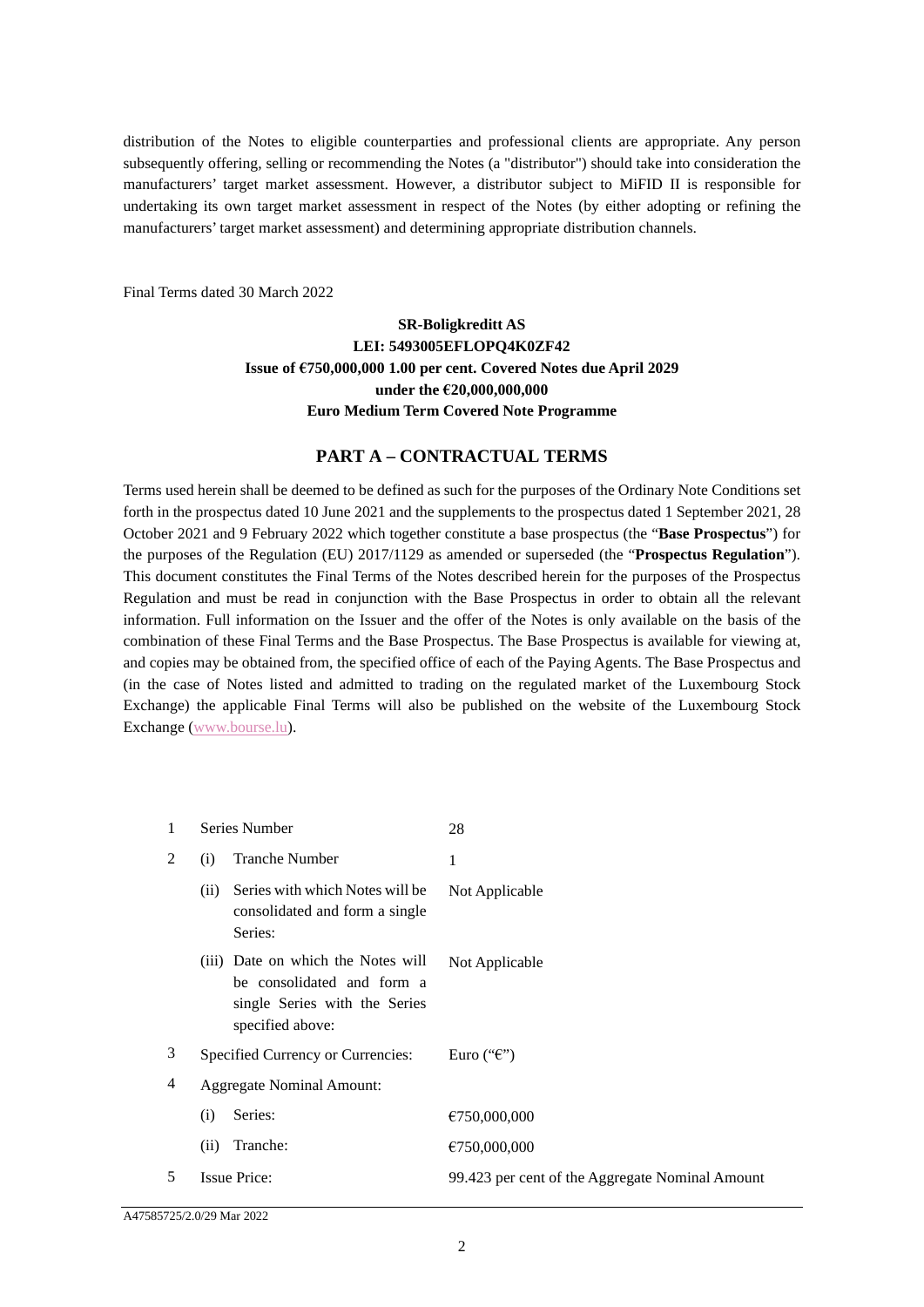| 6 | (a) Specified Denominations: | $\epsilon$ 100,000 and integral multiples of $\epsilon$ 1,000 in excess thereof up |
|---|------------------------------|------------------------------------------------------------------------------------|
|   |                              | to and including $\epsilon$ 199,000 (or equivalent in another currency).           |
|   |                              | No notes in definitive form will be issued with a denomination                     |
|   |                              | above $\epsilon$ 199,000 (or equivalent in another currency)                       |

|    | <b>Calculation Amount:</b><br>(b)                      | €1,000            |                                                                                                                                                                                                                                                                     |
|----|--------------------------------------------------------|-------------------|---------------------------------------------------------------------------------------------------------------------------------------------------------------------------------------------------------------------------------------------------------------------|
| 7  | <b>Issue Date:</b><br>(i)                              | 1 April 2022      |                                                                                                                                                                                                                                                                     |
|    | <b>Interest Commencement Date</b><br>(ii)              | <b>Issue Date</b> |                                                                                                                                                                                                                                                                     |
| 8  | <b>Maturity Date:</b>                                  | 1 April 2029      |                                                                                                                                                                                                                                                                     |
| 9  | <b>Extended Final Maturity Date:</b>                   | 1 April 2030      |                                                                                                                                                                                                                                                                     |
| 10 | <b>Interest Basis:</b>                                 | (i)               | Period to (but excluding) the Maturity Date, 1.00 per<br>cent. Fixed Rate per annum; and                                                                                                                                                                            |
|    |                                                        | (ii)              | Period from (and including) the Maturity Date up to<br>(but excluding) the earlier of (i) the date on which the<br>Notes are redeemed in full and (ii) the Extended Final<br>Maturity Date, 3 month EURIBOR plus 0.09 per cent                                      |
| 11 | <b>Redemption/Payment Basis</b>                        |                   | Redemption at par                                                                                                                                                                                                                                                   |
| 12 | Change of Interest Basis:                              | 16 applies        | For the period from (and including) the Interest Commencement<br>Date, up to (but excluding) the Maturity Date, paragraph 15<br>applies and for the period from (and including) the Maturity Date<br>to (but excluding) the Extended Final Maturity Date, paragraph |
| 13 | Put/Call Options:                                      |                   | Not Applicable                                                                                                                                                                                                                                                      |
| 14 | Date Board approval for issuance of<br>Notes obtained: |                   | 17 March 2022                                                                                                                                                                                                                                                       |

# **PROVISIONS RELATING TO INTEREST (IF ANY) PAYABLE**

| 15 | <b>Fixed Rate Note Provisions</b>    | Applicable                                                                                      |
|----|--------------------------------------|-------------------------------------------------------------------------------------------------|
|    | $Rate(s)$ of Interest:<br>(i)        | 1.00 per cent. per annum payable in arrear on each Interest<br>Payment Date                     |
|    | Interest Payment Date(s):<br>(i)     | 1 April in each year from (and including) 1 April 2023 up to and<br>including the Maturity Date |
|    | (iii) Fixed Coupon Amount(s):        | $\epsilon$ 10.00 per Calculation Amount                                                         |
|    | $(iv)$ Broken Amount $(s)$ :         | Not Applicable                                                                                  |
|    | Day Count Fraction:<br>(v)           | Actual/Actual (ICMA)                                                                            |
|    | $(vi)$ Determination Date $(s)$ :    | 1 April in each year                                                                            |
| 16 | <b>Floating Rate Note Provisions</b> | Applicable                                                                                      |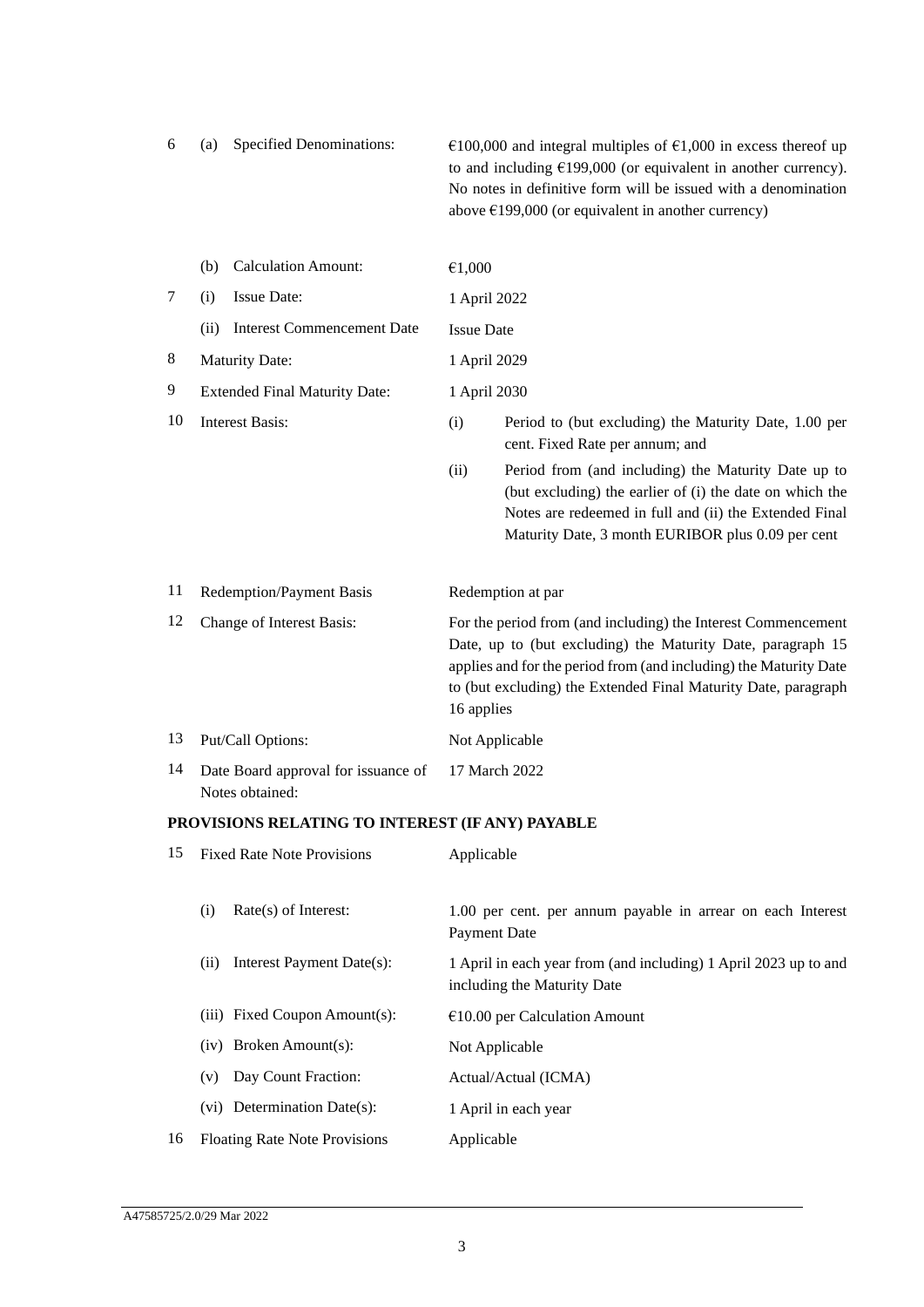| (i)  | Specified Period(s)/Specified<br><b>Interest Payment Dates:</b>                          | 1 January, 1 April, 1 July and 1 October in each year from (but<br>excluding) the Maturity Date to (and including) the earlier of (i)<br>the date on which the Notes are redeemed in full and (ii) the<br>Extended Final Maturity Date, subject to adjustment in<br>accordance with the Business Day Convention set out in (ii)<br>below |
|------|------------------------------------------------------------------------------------------|------------------------------------------------------------------------------------------------------------------------------------------------------------------------------------------------------------------------------------------------------------------------------------------------------------------------------------------|
| (ii) | <b>Business Day Convention:</b>                                                          | Modified Following Business Day Convention                                                                                                                                                                                                                                                                                               |
|      | (iii) Business Centre(s):                                                                | Not applicable                                                                                                                                                                                                                                                                                                                           |
|      | (iv) Manner in which the Rate of<br>Interest and Interest Amount is<br>to be determined: | <b>Screen Rate Determination</b>                                                                                                                                                                                                                                                                                                         |
| (v)  | Party<br>responsible<br>for<br>calculating the Rate of Interest<br>and Interest Amount:  | Principal Paying Agent                                                                                                                                                                                                                                                                                                                   |
|      | (vi) Screen Rate Determination:                                                          | Applicable                                                                                                                                                                                                                                                                                                                               |
|      | <b>Index Determination</b>                                                               | Not applicable                                                                                                                                                                                                                                                                                                                           |
|      | Reference Rate:                                                                          | Applicable<br>Reference Rate: 3 month EURIBOR (or any successor or<br>replacement rate)                                                                                                                                                                                                                                                  |
|      | Interest<br>Determination<br>Date(s):                                                    | The second day on which the TARGET2 System is open prior to<br>the start of each Interest Period.                                                                                                                                                                                                                                        |
|      | Relevant Screen Page:                                                                    | Reuters Page EURIBOR01                                                                                                                                                                                                                                                                                                                   |
|      |                                                                                          |                                                                                                                                                                                                                                                                                                                                          |
|      | Specified Time                                                                           | 11:00am                                                                                                                                                                                                                                                                                                                                  |
|      | <b>Relevant Financial Centre:</b>                                                        | <b>Brussels</b>                                                                                                                                                                                                                                                                                                                          |
|      | <b>Calculation Method:</b>                                                               | Not Applicable                                                                                                                                                                                                                                                                                                                           |
|      | <b>Observation Method:</b>                                                               | Not Applicable                                                                                                                                                                                                                                                                                                                           |
|      | Observation<br>Look-back<br>Period:                                                      | Not Applicable                                                                                                                                                                                                                                                                                                                           |
|      | D:                                                                                       | Not Applicable                                                                                                                                                                                                                                                                                                                           |
|      | Rate Cut-off Date:                                                                       | Not Applicable                                                                                                                                                                                                                                                                                                                           |
|      | (vii) ISDA Determination:                                                                | Not Applicable                                                                                                                                                                                                                                                                                                                           |
|      | (viii) Linear Interpolation:                                                             | Not Applicable                                                                                                                                                                                                                                                                                                                           |
| (ix) | $Margin(s)$ :                                                                            | $+0.09$ per cent. per annum                                                                                                                                                                                                                                                                                                              |
| (x)  | Minimum Rate of Interest:                                                                | Not Applicable                                                                                                                                                                                                                                                                                                                           |
|      | (xi) Maximum Rate of Interest:                                                           | Not Applicable                                                                                                                                                                                                                                                                                                                           |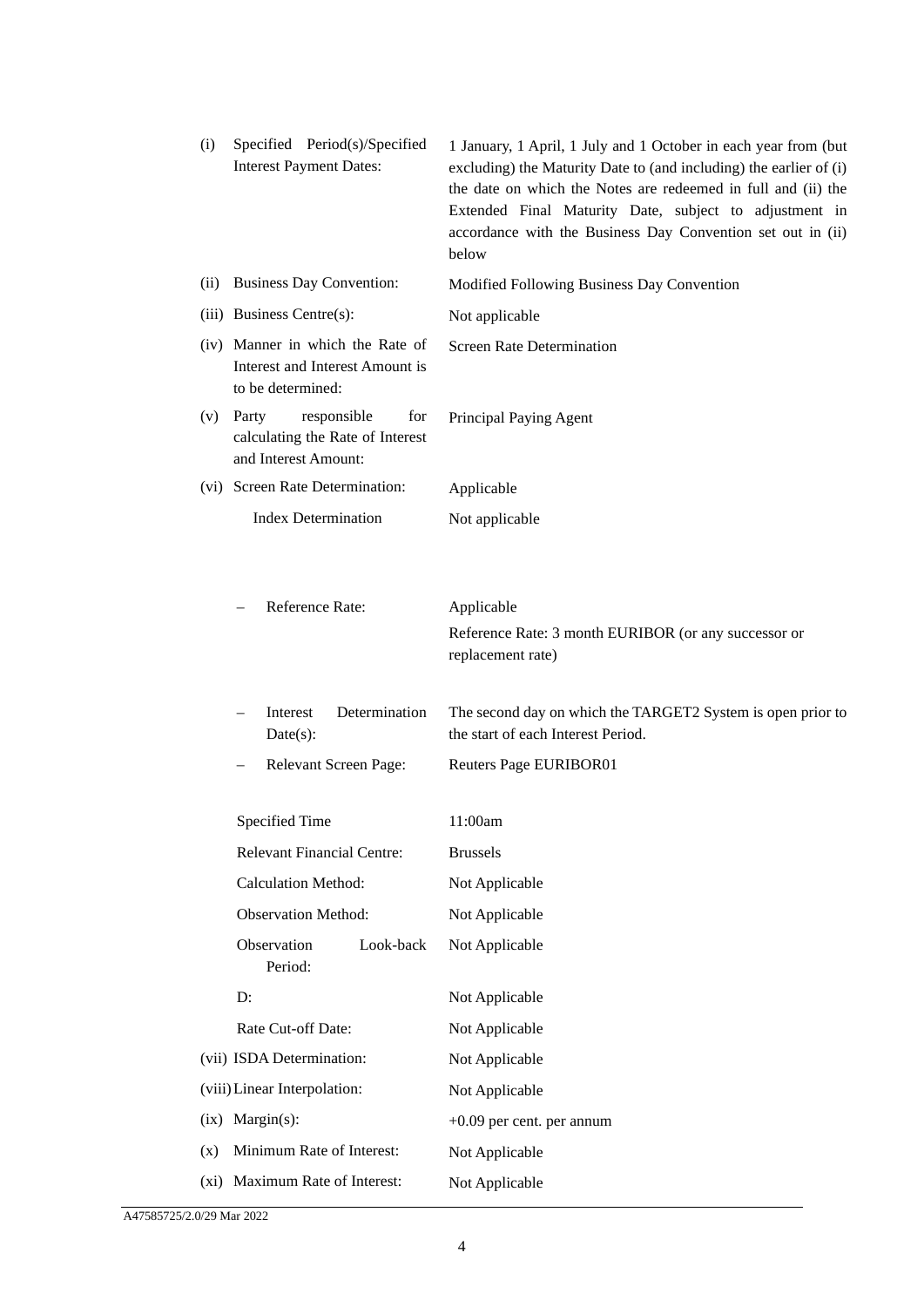|    | (xii) Day Count Fraction:                                      | Actual/360                      |
|----|----------------------------------------------------------------|---------------------------------|
|    | PROVISIONS RELATING TO REDEMPTION                              |                                 |
| 17 | <b>Issuer Call:</b>                                            | Not Applicable                  |
| 18 | <b>Investor Put:</b>                                           | Not Applicable                  |
| 19 | Final Redemption Amount of each<br>Note:                       | $E1,000$ per Calculation Amount |
| 20 | Early Redemption Amount of each<br>Note payable on redemption: | $E1,000$ per Calculation Amount |
|    | <b>GENERAL PROVISIONS APPLICABLE TO THE NOTES</b>              |                                 |

21 Form of Notes:  $(i)$  Form:

**Bearer Notes:** 

Temporary Bearer Global Note exchangeable on or after the Exchange Date for a Permanent Bearer Global Note which is exchangeable for Bearer Definitive Notes only upon an Exchange Event

(ii) New Global Note: Yes

22 Additional Financial Centre(s)

Not Applicable

23 Talons for future Coupons to be No attached to Definitive Notes (and dates on which such Talons mature):

Signed on behalf of the Issuer:

By: ....

Duly authorised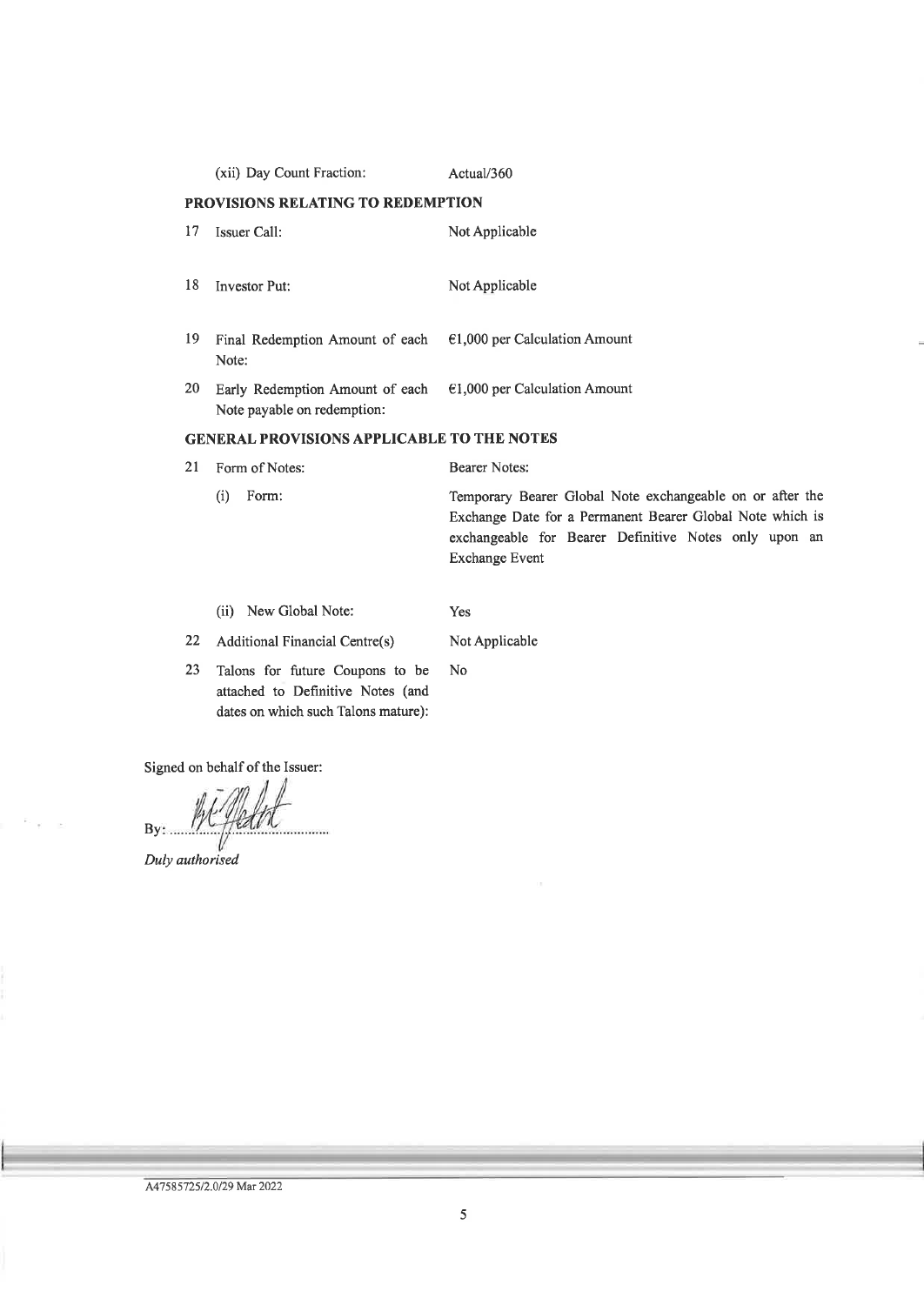## **PART B – OTHER INFORMATION**

## 1 **LISTING AND ADMISSION TO TRADING**

|   | Listing<br>(i)                                                       | Luxembourg Stock Exchange                                                                                                                                                                                                                                                                                                                                                                                                   |
|---|----------------------------------------------------------------------|-----------------------------------------------------------------------------------------------------------------------------------------------------------------------------------------------------------------------------------------------------------------------------------------------------------------------------------------------------------------------------------------------------------------------------|
|   | Admission to trading:<br>(ii)                                        | Application has been made for the Notes to be admitted to trading on the<br>Regulated Market of the Luxembourg Stock Exchange with effect from<br>1 April 2022.                                                                                                                                                                                                                                                             |
|   | (iii) Estimate of total expenses<br>related to admission to trading: | €5,000                                                                                                                                                                                                                                                                                                                                                                                                                      |
| 2 | <b>RATINGS</b>                                                       |                                                                                                                                                                                                                                                                                                                                                                                                                             |
|   | Ratings:                                                             | The Notes to be issued have been rated Aaa by Moody's                                                                                                                                                                                                                                                                                                                                                                       |
|   |                                                                      | Moody's is not established in European Union but the rating issued by<br>Moody's is endorsed by Moody's Deutschland GmbH, which is<br>established in the European Union and registered under Regulation (EC)<br>No. 1060/2009 as amended (the "CRA Regulation"). As such Moody's<br>Deutschland GmbH is included in the list of credit agencies published<br>by the European Securities and Markets Authority (ESMA) on its |

### 3 **INTERESTS OF NATURAL AND LEGAL PERSONS INVOLVED IN THE ISSUE**

Save for any fees payable to the Managers, so far as the Issuer is aware, no person involved in the issue of the Notes has an interest material to the offer. The Managers and their affiliates have engaged and may in the future engage in investment banking and/or commercial transactions with and may perform other services for the Issuer and/or its affiliates in the ordinary course of business.

website (at https://www.esma.europa.eu/supervision/credit-rating-

agencies/risk) in accordance with the CRA Regulation.

## 4 **YIELD (Fixed Rate Notes only)**

|   |      | Indication of yield:                                                                                                                          | 1.086 per cent.                                                                                                                                                                         |
|---|------|-----------------------------------------------------------------------------------------------------------------------------------------------|-----------------------------------------------------------------------------------------------------------------------------------------------------------------------------------------|
| 5 |      | <b>OPERATIONAL INFORMATION</b>                                                                                                                |                                                                                                                                                                                         |
|   | (i)  | ISIN:                                                                                                                                         | XS2464091029                                                                                                                                                                            |
|   | (ii) | Common Code:                                                                                                                                  | 246409102                                                                                                                                                                               |
|   |      | $(iii)$ FISN:                                                                                                                                 | As set out on the website of the Association of National Numbering<br>Agencies (ANNA) or alternatively sourced from the responsible<br>National Numbering Agency that assigned the ISIN |
|   |      | (iv) CFI Code:                                                                                                                                | As set out on the website of the Association of National Numbering<br>Agencies (ANNA) or alternatively sourced from the responsible<br>National Numbering Agency that assigned the ISIN |
|   | (v)  | Any clearing system(s) other<br>Euroclear<br>than<br>and<br>Clearstream, Luxembourg and<br>relevant<br>identification<br>the<br>$number(s)$ : | Not Applicable                                                                                                                                                                          |
|   |      | (vi) Delivery:                                                                                                                                | Delivery against payment                                                                                                                                                                |
|   |      |                                                                                                                                               |                                                                                                                                                                                         |